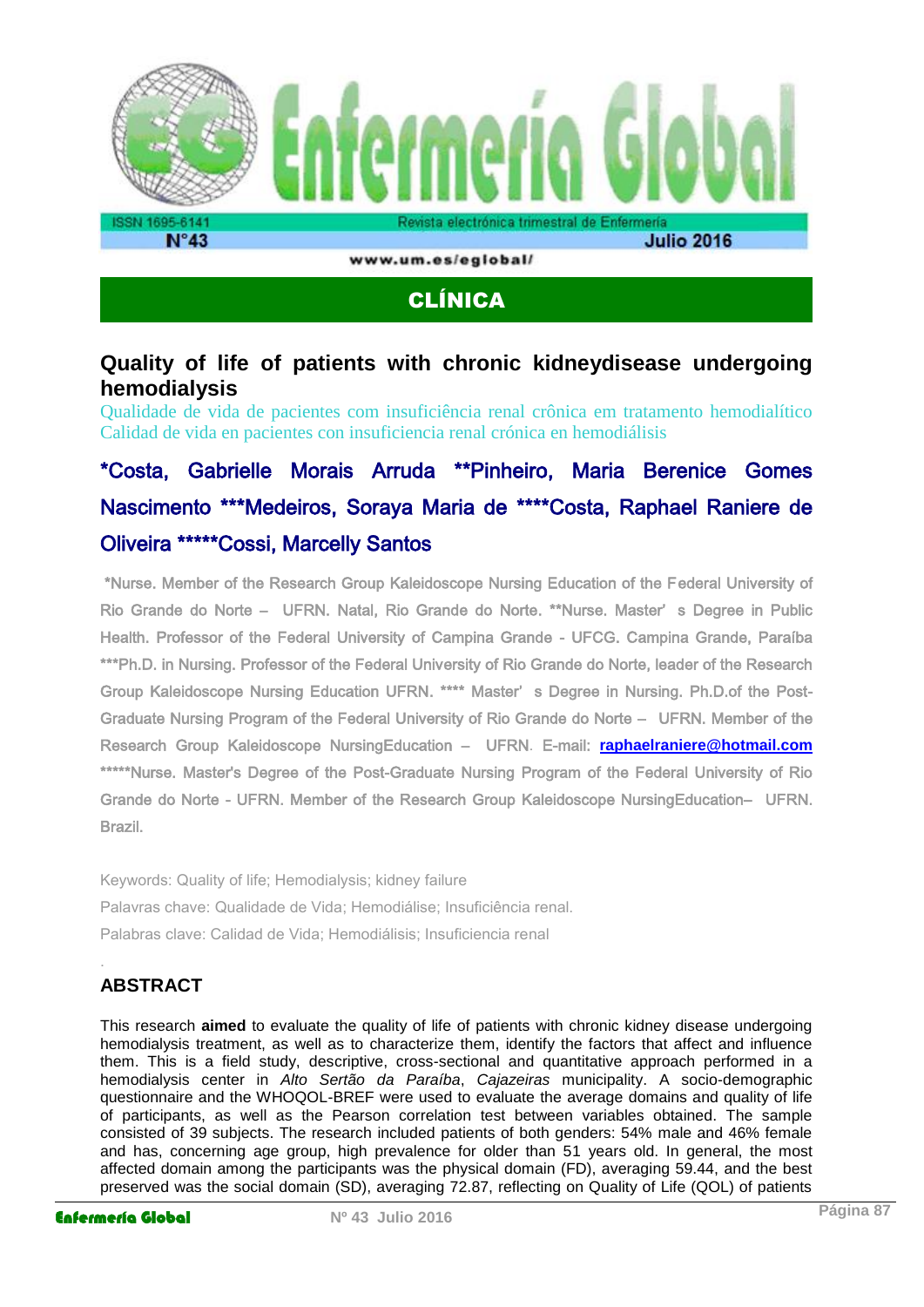with RI, which showed an average of 64.96. Through the Pearson correlation test, there was a significant relationship between the various domains, where all domains showed a high correlation with QOL. It was concluded that patients with CKDundergoing hemodialysis treatment have a regular quality of life, and the knowledge of the professionals about this issue is paramount to reach an optimization in the care of patients with CKD undergoing hemodialysis treatment

#### **RESUMO**

Esta pesquisa objetivou avaliar a qualidade de vida dos pacientes portadores de doença renal crônica em tratamento hemodialítico, bem como caracterizá-los, identificar os fatores que interferem e influenciam na mesma. Trata-se de um estudo de campo, descritivo, transversal, com abordagem quantitativa realizada em um centro de hemodiálise do Alto Sertão da Paraíba, município de Cajazeiras. Foi utilizado um questionário sócio-demográfico e o Whoqol-bref para avaliar a média dos domínios e da qualidade de vida dos participantes, bem como o teste de Correlação de Pearson entre as variáveis obtidas. A amostra foi composta por 39 sujeitos. A pesquisa contou com pacientes de ambos os sexos: 54% do sexo masculino e 46% do sexo feminino e possui, com relação a faixa etária, alta prevalência para maiores de 51 anos. De modo geral, o domínio mais prejudicado entre os participantes foi o físico (DF), com média de 59,44, e o mais preservado foi o domínio social (DS), com média de 72,87, refletindo na Qualidade de Vida (QV) dos portadores de IR, que apresentaram uma média de 64,96. Através do teste de Correlação Pearson observou-se relação de significância entre os diversos domínios, onde todos os domínios apresentaram uma correlação alta com a QV. Conclui-se que os pacientes com IRC em tratamento hemodialítico possuem uma qualidade de vida regular, e que o conhecimento dos profissionais acerca deste assunto é primordial para que alcance uma otimização na assistência aos portadores de IRC em tratamento hemodialítico.

#### **RESUMEN**

Esta investigación tuvo como **objetivo** evaluar la calidad de vida de los pacientes con enfermedad renal crónica en hemodiálisis, así como caracterizarlos, identificar los factores que afectan e influyen en la misma. Se trata de un estudio de campo, descriptivo, transversal y cuantitativo realizado en un centro de hemodiálisis en el Alto Sertão da Paraíba, municipio Cajazeiras. Se utilizó un cuestionario sociodemográfico y el WHOQOL-BREF para evaluar los puntajes promedio y la calidad de vida de los participantes, así como la prueba de correlación de Pearson entre las variables obtenidas. La muestra estuvo conformada por 39 sujetos. La investigación incluyó a pacientes de ambos sexos: 54% hombres y 46% mujeres y tiene, con respecto a la edad, alta prevalencia de más de 51 años. En general, el dominio más afectado entre los participantes fue el dominio físico (DF), con un promedio de 59.44, y el mejor conservado fue el dominio social (DS), con un promedio de 72.87, reflejado en la Calidad de Vida (QOL) de los pacientes con IR, que mostró un promedio de 64.96. A través del test de correlación de Pearson, hubo una relación significativa entre los diversos ámbitos en los que todos los dominios mostraron una alta correlación con la calidad de vida. Llegamos a la conclusión de que los pacientes con enfermedad renal crónica en hemodiálisis tienen una calidad de vida regular, y el conocimiento de los profesionales sobre este tema es de suma importancia para alcanzar una optimización en el cuidado de los pacientes con IRC sometidos a hemodiálisis.

#### .**INTRODUCTION**

Chronic diseases have received increased attention from health professionals by presenting high rate of morbidity and mortality rates. Thus, it becomes a major concern for the public health field. Among the many chronic diseases that affect the population, Chronic Kidney Disease (CKD) is considered a pathology without expectation of the cure, with rapidly and progressive evolution, triggering diverse reactions for patients and compromise the quality of life  $(QOL)^{(1-2)}$ .

This disease is present in a large number of people and has a gradual and irreversible evolution, generating complications and disorders for patients. Dialysis is the main treatment for this disease.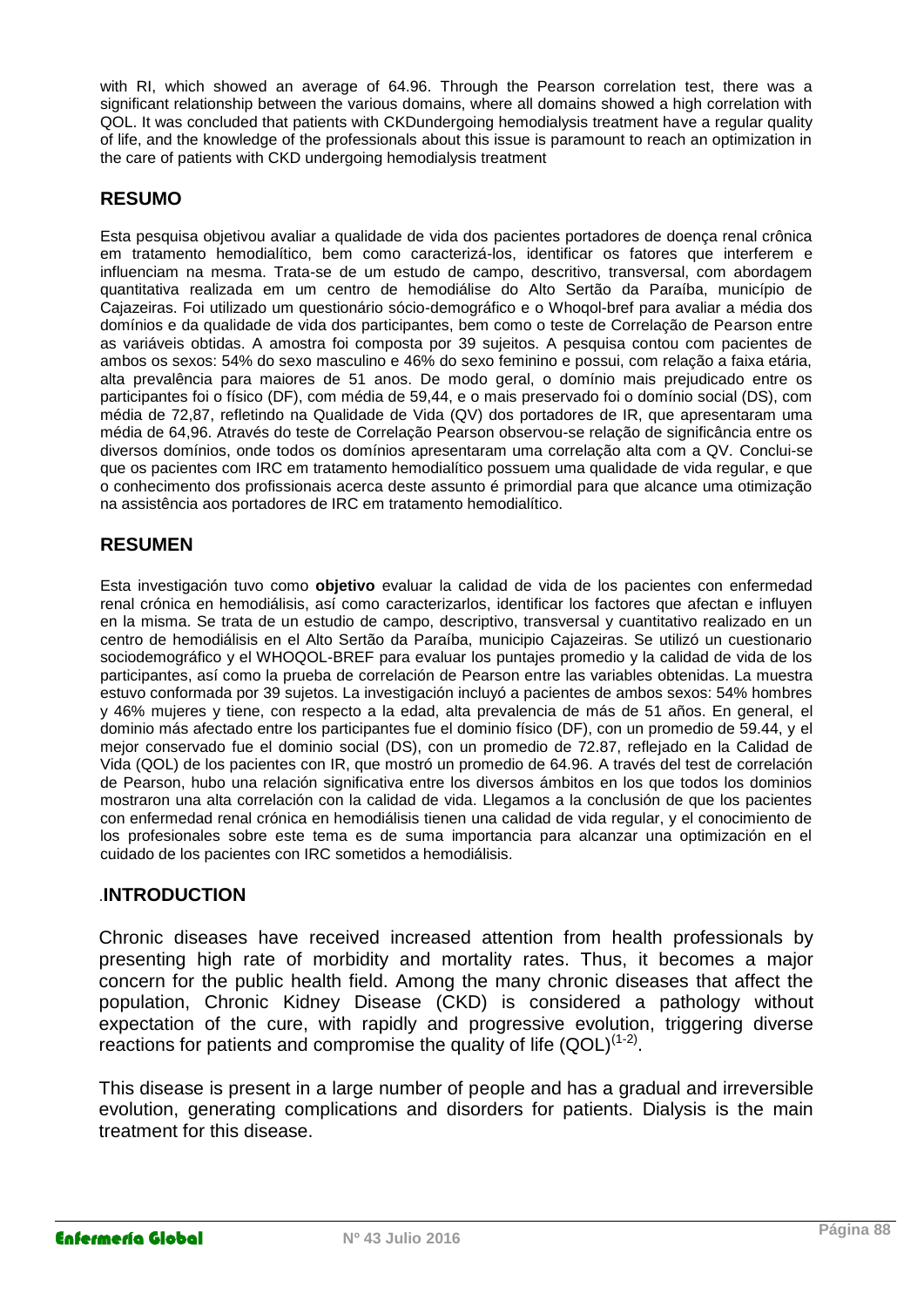The CKD and dialysis treatment trigger different situations for the patient, affecting different aspects related to health. The treatment conditions and chronic disease progression limits the CKD carrier's and, therefore, they are aggressive factors that trigger stress, social isolation as well as limitations to the possibility of locomotion and tours, decreased physical activity, dependency and feelings of fear and uncertainty regarding health and welfare. Therefore, the QOL is an extremely important factor because it directly affects the effectiveness of treatments and interventions in health<sup>(3-</sup> 1) .

Even with technological and therapeutic advances achieved until today, to improve the clinical condition and increase CKD carrier survival, their level of quality of life continues to decline <sup>(4)</sup>.

Knowing that nursing care constantly needs changes to meet the individual needs, it is necessary, and extremely important, to advance in the search field to improve the quality of nursing care and consequently, the individual QOL <sup>(5)</sup>.

Therefore, it was decided to conduct this study to evaluate the QOL of CKD patients undergoing dialysis treatment, of *Alto do Sertão,* Paraíba, Brazil and to characterize them as the socio-demographic variables, to investigate the factors that interfere with daily activities of patients and identify the correlation between the overall quality of life and the diverse domains of WHOQOL-BREF.

#### **MATERIALS AND METHODS**

This is a descriptive and transversal study, with a quantitative approach. This study was conducted in the Dialysis Center of *Cajazeiras* (CHC), Paraíba state, Brazil. The Dialysis Center of *Cajazeiras* is added to the physical structure of the Regional Hospital in *Cajazeiras* (HRC) and it is small. The CHC serves 15 surrounding municipalities and has a team of doctors, nurses and nursing technicians who are responsible for the dialysis process and for maintaining the health status of the patient during the session.

The initial sample consisted of 50 patients with CKD undergoing dialysis treatment in CHC. The research included patients with CKD, over 18 years old, both genders, who were undergoing dialysis treatment for more than six months. Patients who did not accept voluntarily to sign the Informed Consent form (IC) were excluded, as well as people with mental disorders, or those who, at the time of data collection showed a decreased level of consciousness. Also, patients who did not attend the dialysis unit during the stipulated period for data collection were excluded. Once applied the inclusion criteria, the final sample consisted of 39 subjects.

The study was approved by the Ethics Research Committee of the Federal University of Campina Grande, Paraíba, Brazil, under protocol number 338.082, and developed obeying and respecting all the conditions required by Resolution 196/96 of the National Health Council (NHC).

As data collection instruments, two instruments were used: a questionnaire focused on socio-demographic profile of the participants and other for the analysis of quality of life, WHOQOL-BREF<sup>(7)</sup>.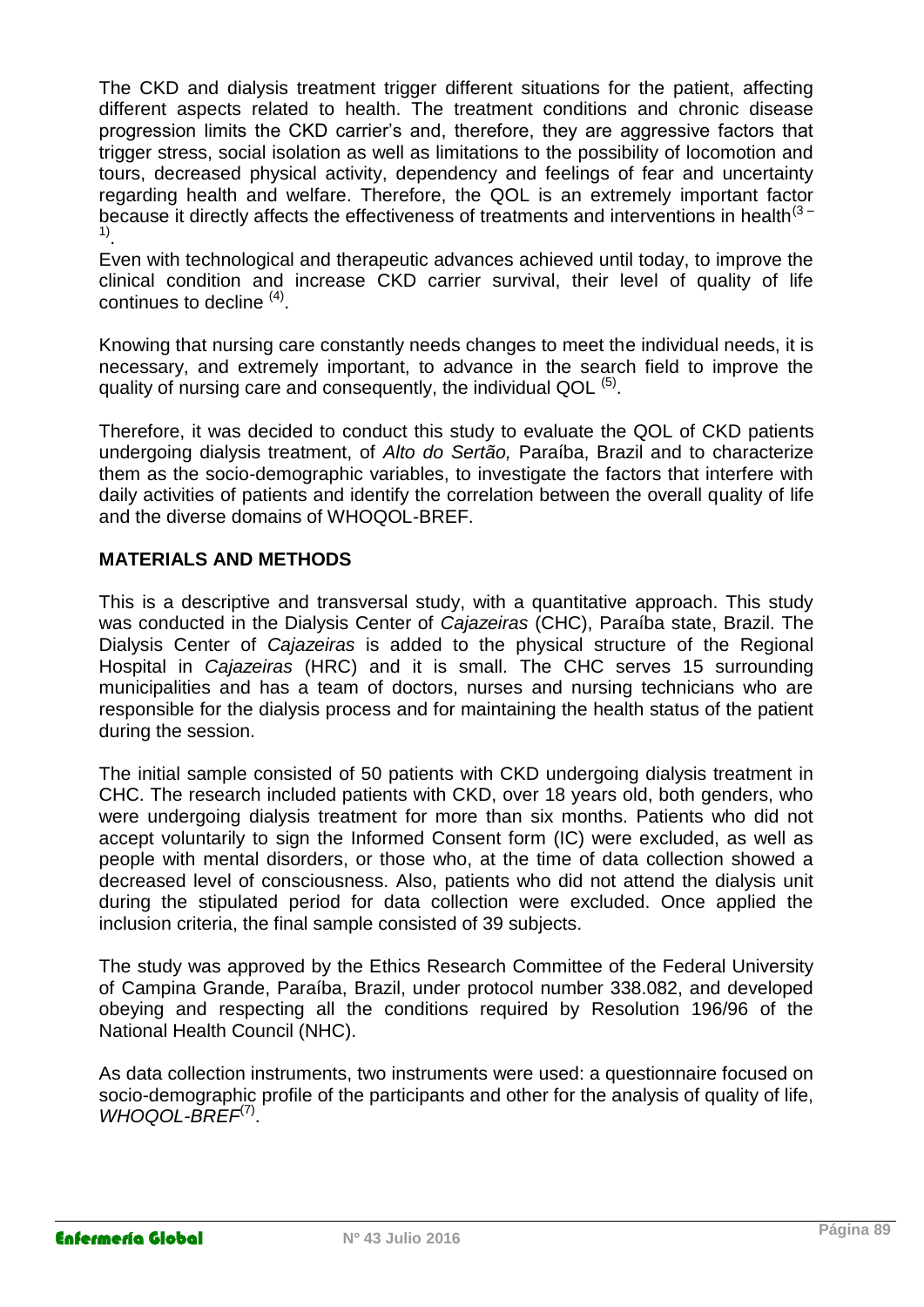Data were obtained in a spreadsheet of Excel program for *Windows*, 2010version, checked, corrected and imported into the *Statistical Package for Social Sciences* (SPSS Program), 17.0version, for statistical analysis.

#### **RESULTS**

Table 1 shows the socio-demographic data of CKD patient's undergoing dialysis treatment in *Cajazeiras*city.

**Table 1:** Distribution of survey participants regarding gender, age group, marital status, schooling, occupation, a total of people who lives and time of dialysis treatment.

| <b>VARIABLES</b>                    | $\overline{F}$ | $\%$           |  |  |  |  |
|-------------------------------------|----------------|----------------|--|--|--|--|
| <b>Gender</b>                       |                |                |  |  |  |  |
| Female                              | 18             | 46             |  |  |  |  |
| Make                                | 21             | 54             |  |  |  |  |
| Age (years old)                     |                |                |  |  |  |  |
| 18 to 30 years                      | 04             | 10.25          |  |  |  |  |
| 31 to 50 years                      | 13             | 33.34          |  |  |  |  |
| 51 or more years                    | 22             | 56.41          |  |  |  |  |
| <b>Marital Status</b>               |                |                |  |  |  |  |
| Single                              | 09             | 23.08          |  |  |  |  |
| Married                             | 26             | 66.67          |  |  |  |  |
| Widower                             | 04             | 10.25          |  |  |  |  |
| <b>Schooling</b>                    |                |                |  |  |  |  |
| Cannot read nor write               | 06             | 17             |  |  |  |  |
| Literacy                            | 02             | $\mathfrak{S}$ |  |  |  |  |
| <b>Incomplete Elementary School</b> | 19             | 53             |  |  |  |  |
| <b>Complete Elementary School</b>   | 02             | $\mathfrak{S}$ |  |  |  |  |
| Incomplete High School              | 01             | 3              |  |  |  |  |
| Complete High School                | 06             | 17             |  |  |  |  |
| <b>Technical Education</b>          | 01             | 3              |  |  |  |  |
| <b>Higher Education</b>             | 02             | 5              |  |  |  |  |
| Occupation                          |                |                |  |  |  |  |
| Beneficiary                         | 17             | 44             |  |  |  |  |
| Retired                             | 20             | 51             |  |  |  |  |
| Pensioner                           | 02             | 5              |  |  |  |  |
| How many people live with you?      |                |                |  |  |  |  |
| Alone                               | 01             | 2.56           |  |  |  |  |
| 1 person                            | 07             | 17.95          |  |  |  |  |
| 2 persons                           | 07             | 17.95          |  |  |  |  |
| 3 persons                           | 13             | 33.34          |  |  |  |  |
| 4 persons                           | 05             | 12.82          |  |  |  |  |
| 5 or more persons                   | 06             | 15.38          |  |  |  |  |
| <b>Time that undergoes Dialysis</b> |                |                |  |  |  |  |
| Up to 4 years                       | 23             | 58.97          |  |  |  |  |
| Over 4 years                        | 16             | 41.03          |  |  |  |  |
| <b>TOTAL</b>                        | 39             | <b>100</b>     |  |  |  |  |

**Source**: Direct research, 2013.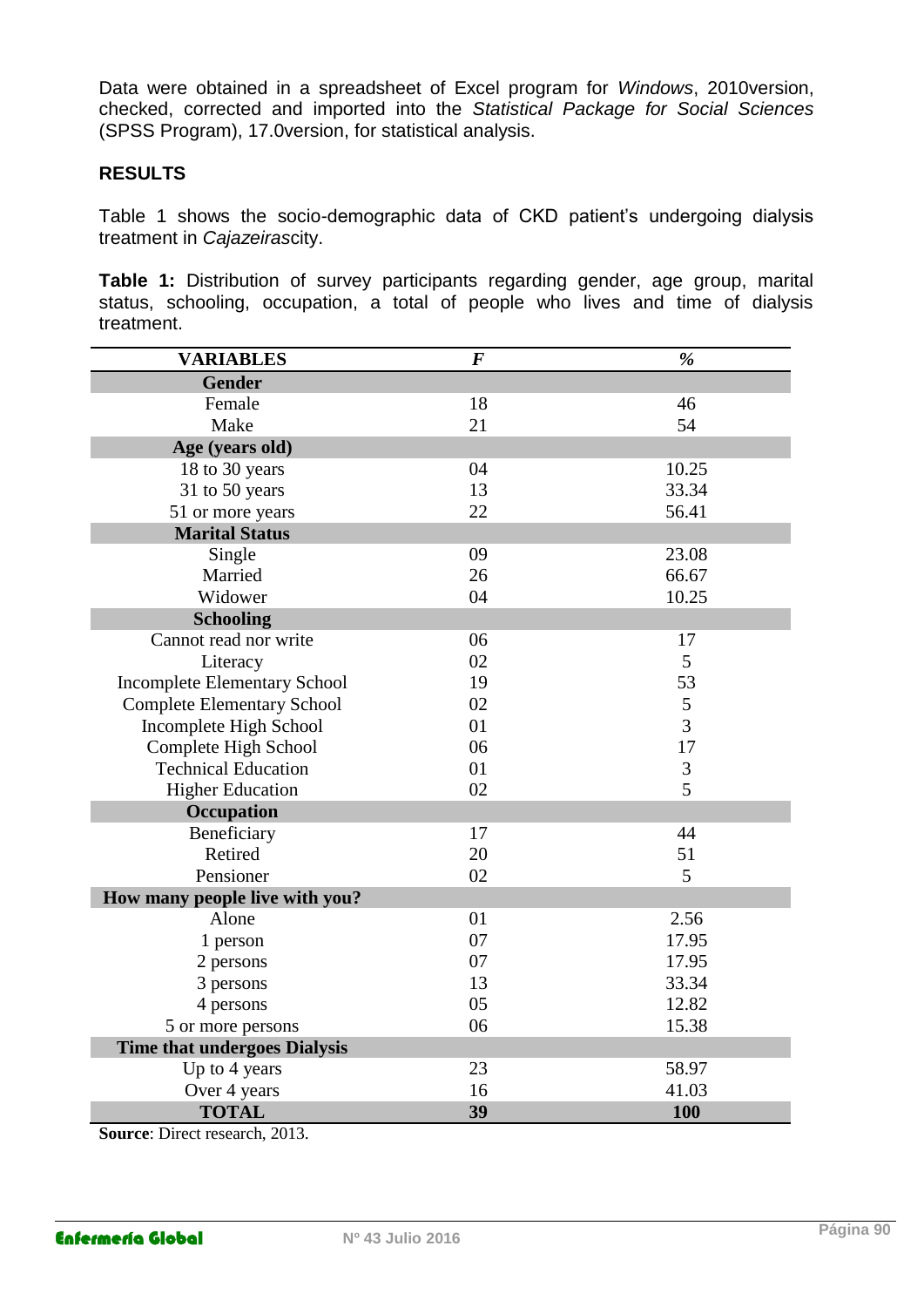It is observed that, according to gender and age group, it is possible to analyze the rate of men who perform the treatment reaches a percentage of 54%; higher than women, representing 46% of the participants. One can also observe that, with increasing age group, there is an elevation in the prevalence rate of CKD in patients, getting the following results: between 18 and 30 years old, a percentage of 10.25% was obtained; from 31 to 50 years old 33.34% and from 51 years old onward, there is a prevalence of 56.41%.

It is possible to observe that such data have no contradiction when compared to dialysis sense conducted by SBN, in which it was found that the number of men who perform the treatment is higher than women; and the most prevalent age group in the treatment goes from 19 to 64 years old, increasing the incidence with advancing age (8) .

It was observed that, regarding marital status, most of the interviewed are officially married (66.67%) and lives with their companions.

Thus, it was concluded that the study participants who were married, did not feel alone in facing the disease, overcoming obstacles and challenges posed by physical limitations caused by the illness.

According to the research data, it is possible to evaluate that the majority of the population have some instruction degree, with only 17% who can not read nor write and 5% have only literacy.

It should be noted that in the occupational/professional context of each participant, none is in labor activity. The study shows that 44% receive disease assistance, i.e., receive a specific benefit for CKD carrier's dependent undergoing hemodialysis treatment; 51% are retired, and 5% are pensioners.

The CKD is a disabling disease in the professional dimension, i.e., imposes difficulties and physical limitations that cancel out, most of the time, the ability to work. In this study, specifically, 100% of the participants are unemployed.

As for the salary, the lack of jobs for this group generates conflicts. In the reports we identified a reduction in the standard of living because they enjoy only benefits/retirement/pension, being such situation an important factor in the change of QOL.

Another social aspect analyzed in this study was the observation of the number of people living alone or with others, being part of the family social life. It was observed that only 2.56% of them are living alone, statistics corresponding to one (01) person; as for the rest, 17.95% live with 01 or 02 persons; 33.34% live with 03 persons, constituting the majority of the population; 12.82% live with 04 persons, and 15.38% live with 05 or more persons.

To analyze the dialysis treatment time, those treated for more than six months were included, considering that during this period changes and variation in quality of life would be more evident. The patients then were divided, between those undergoing treatments for six months to four years, comprising a statistical value of 58.97%; and those undergoing dialysis for more than four (04) years, 41.03%.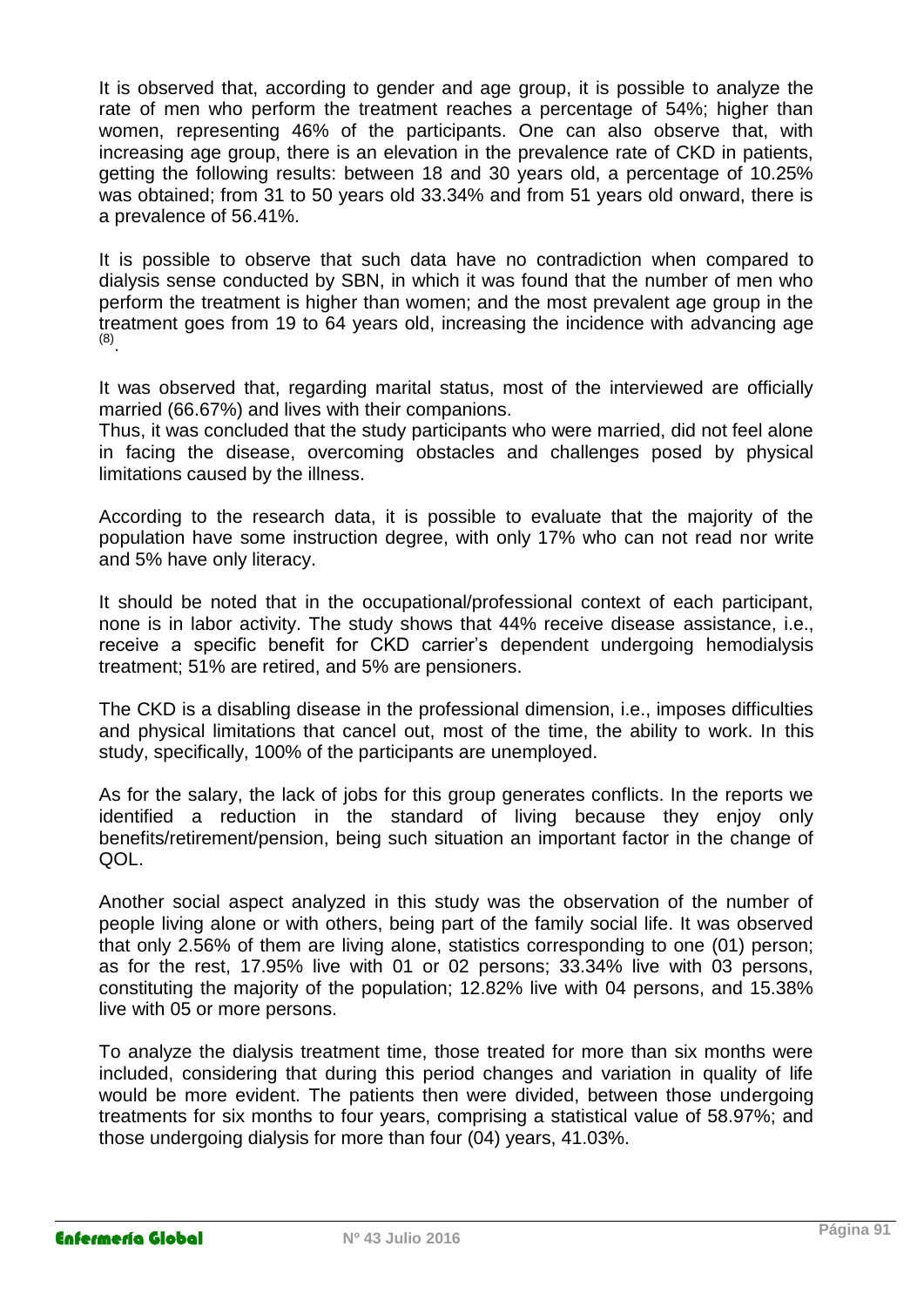At this stage, the data were analyzed according to the WHOQOL-BREF collection instrument, specific for the quality of life, applied to the CKD patients undergoing dialysis treatment in the city of *Cajazeiras*, Paraíba state.

The instrument has four domains, namely: physical, psychological, social and environmental; shown in the table below:

| Table 2. Scores obtained in the WHOQOL-BREF of patient's dialysis (N=39). |
|---------------------------------------------------------------------------|
| Cajazeiras-PB, 2013.                                                      |
|                                                                           |

| <b>Statistic</b>          |       |                  |                  |                  |                  |                  |  |
|---------------------------|-------|------------------|------------------|------------------|------------------|------------------|--|
|                           |       | ${\rm FD}$       | PD               | <b>SD</b>        | ED               | QOL              |  |
| $\mathbf{N}^{\mathrm{o}}$ | Valid | 39               | 39               | 39               | 39               | 39               |  |
|                           | Lost  | $\boldsymbol{0}$ | $\boldsymbol{0}$ | $\boldsymbol{0}$ | $\boldsymbol{0}$ | $\boldsymbol{0}$ |  |
| Average                   |       | 59.44            | 65.39            | 72.87            | 62.19            | 64.96            |  |
| Standard deviation        |       | 12.913           | 9.900            | 14.394           | 9.398            | 8.425            |  |
| Minimum                   |       | 32               | 38               | 25               | 41               | 44               |  |
| Maximum                   |       | 89               | 92               | 100              | 84               | 89               |  |

 **Source**: Direct research, 2013.

It is possible to analyze in the table above, the results that are obtained through the domains and QOL addressed in general, in the WHOQOL-BREF collection instrument of this study. In a comprehensive way, the most affected domain among participants was the physical (FD) with an average of 59.44 and the most preserved the social domain (SD) with an average of 72.87. However, the other domains, both psychological (PD) and environmental (ED) also presented low averages, reflecting on the QOL of patients with CKD, who had an average of 64.96.

The commitment in the FD reflects the overview of a chronic disease, where treatment creates pain and discomfort, as well as dependence on medication and renal replacement therapy; creates fatigue, decreased the patient's mobility, since they need to connect to a machine during several days a week, it affects the sleep and rest, in the activity of everyday life and work capacity.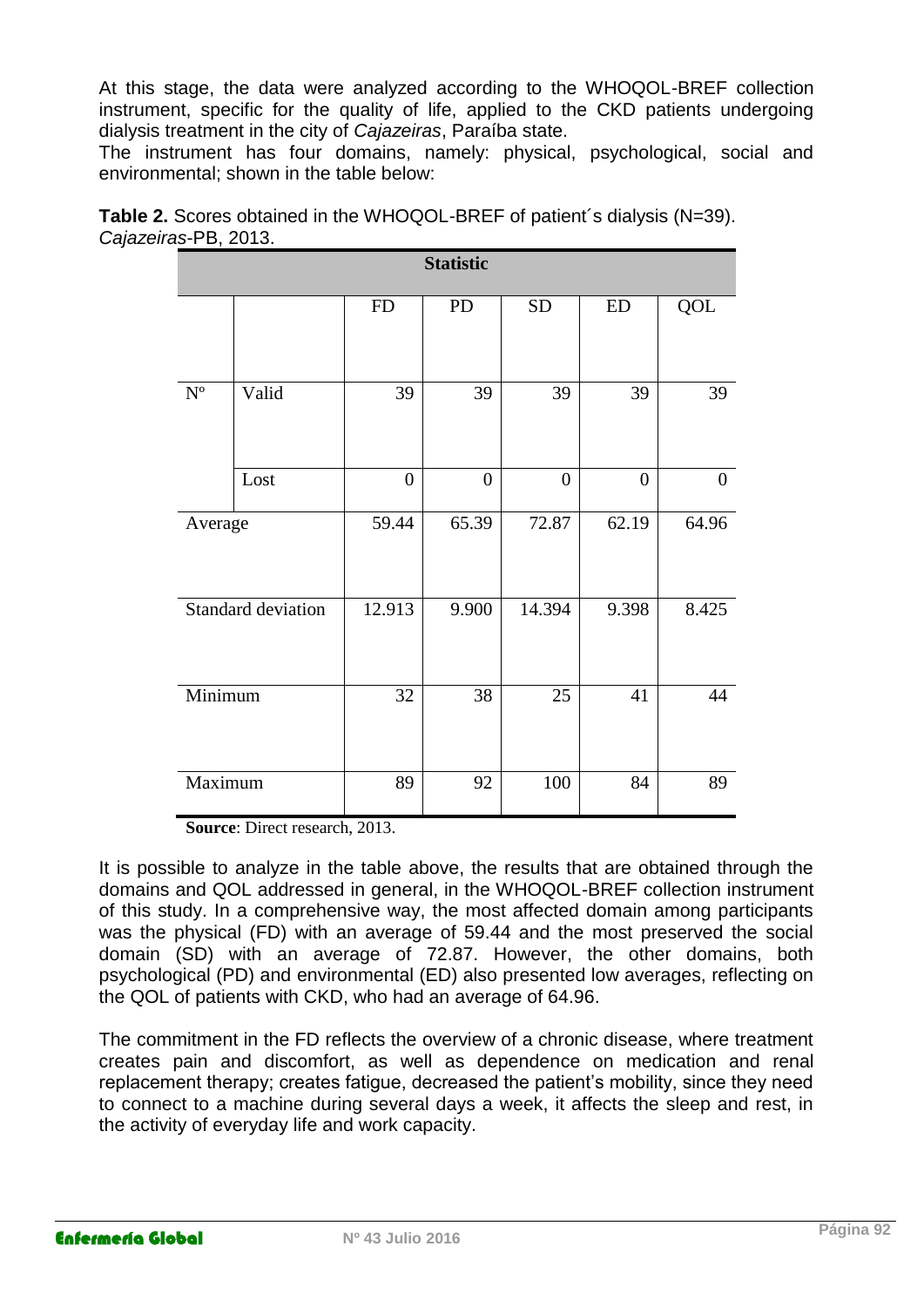Environmental conditions was also a domain with a low average, showing that patients with CKD undergoing dialysis, have difficulties in acquiring new skills, job opportunities, recreation, and leisure, maybe, to be transported from one place to another.

Thus, it is concluded that the physical limitations caused by the disease, as well as the environmental conditions in which they live, are the most aggravating factors for the quality of life of patients with CKD, detected by this study. Leading us to believe that, over time, patients undergoing dialysis can overcome imposed psychological challenges, as well as seeks and relies on greater social support for coping the disease and its treatment.

A good feature of the studied group was the best average in social relations, showing that despite the disease and treatment, the CKD carriers maintain a good personal relationship and sexual activity and social support. Regarding QOL, the study obtained an average of 64.96, a value that does not characterize a bad quality of life, but at the same time, does not match a good QOL, but regular.

|                                                                                       | <b>Correlation</b> |  |  |
|---------------------------------------------------------------------------------------|--------------------|--|--|
| (N=39). Cajazeiras-PB, 2013.                                                          |                    |  |  |
| <b>Table 3.</b> Correlation between the VVHOQOL-BREF domains of nemodialysis patients |                    |  |  |

**Table 3.** Correlation between the WHOQOL-BREF domains of hemodialysis patients

| <b>Correlation</b> |                 |              |              |                |              |                 |  |
|--------------------|-----------------|--------------|--------------|----------------|--------------|-----------------|--|
|                    |                 | <b>FD</b>    | PD           | <b>SD</b>      | <b>ED</b>    | QOL             |  |
| <b>FD</b>          | Pearson         | $\mathbf{1}$ | .303         | .271           | .206         | .645            |  |
|                    | Correlation     |              |              |                |              |                 |  |
|                    | Sig. (2-tailed) |              | .061         | .095           | 209          | .000            |  |
|                    | $\mathbf N$     | 39           | 39           | 39             | 39           | 39              |  |
| PD                 | Pearson         | .303         | $\mathbf{1}$ | $.404*$        | $.618***$    | $.754$ **       |  |
|                    | Correlation     |              |              |                |              |                 |  |
|                    | Sig. (2-tailed) | .061         |              | .011           | .000         | .000            |  |
|                    | $\mathbf N$     | 39           | 39           | 39             | 39           | $\overline{39}$ |  |
| <b>SD</b>          | Pearson         | .271         | $.404*$      | $\overline{1}$ | $.436***$    | $.771$ **       |  |
|                    | Correlation     |              |              |                |              |                 |  |
|                    | Sig. (2-tailed) | .095         | .011         |                | .006         | .000            |  |
|                    | $\mathbf N$     | 39           | 39           | 39             | 39           | 39              |  |
| <b>ED</b>          | Pearson         | .206         | $.618***$    | $.436^{**}$    | $\mathbf{1}$ | $.725$ **       |  |
|                    | Correlation     |              |              |                |              |                 |  |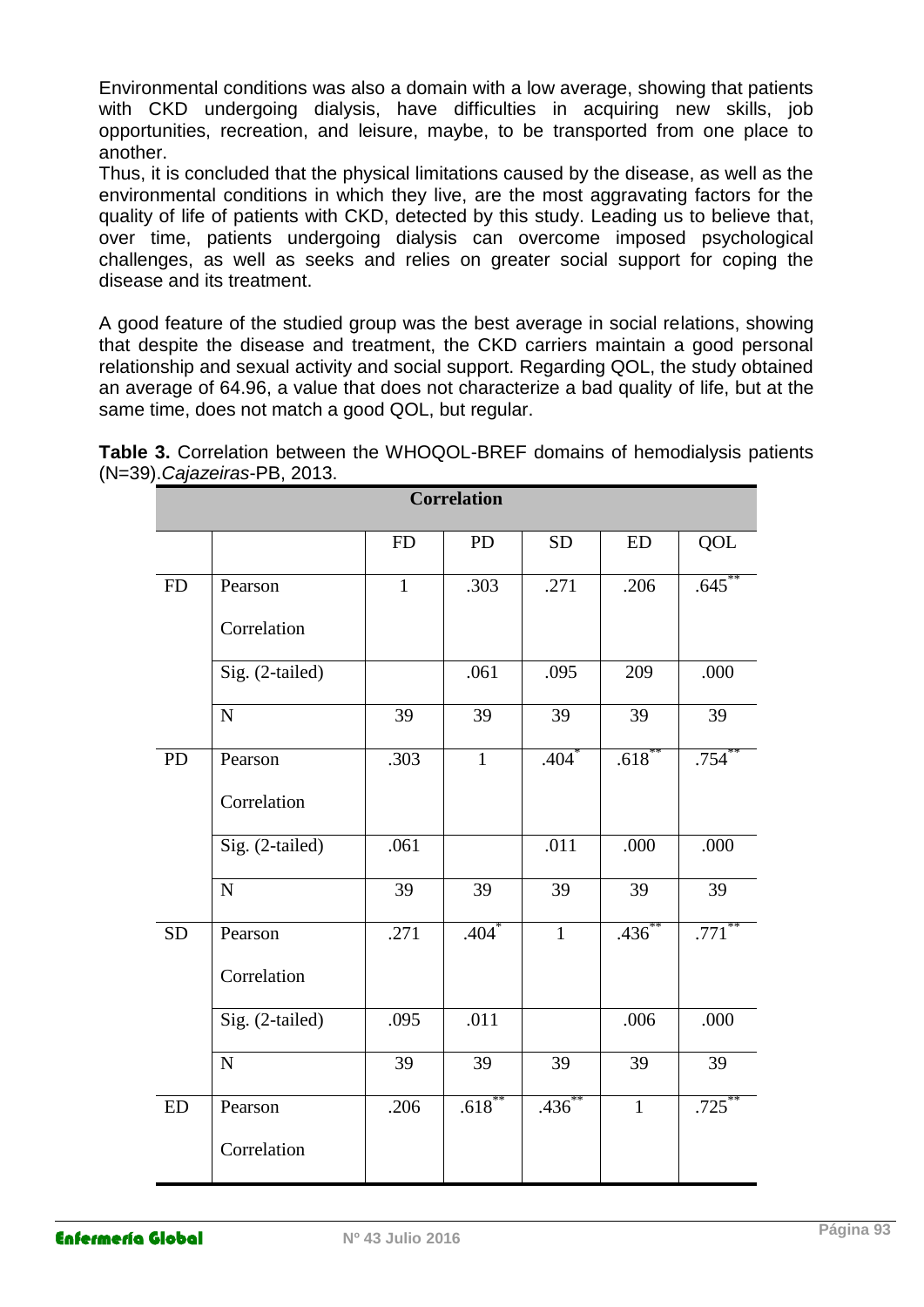|                                                            | $Sig. (2-tailed)$ | .209      | .000      | .006                      |           | .000 |
|------------------------------------------------------------|-------------------|-----------|-----------|---------------------------|-----------|------|
|                                                            | N                 | 39        | 39        | 39                        | 39        | 39   |
|                                                            |                   |           |           |                           |           |      |
| QOL                                                        | Pearson           | $.645***$ | $.754$ ** | **<br>$.771$ <sup>*</sup> | $.725***$ |      |
|                                                            | Correlation       |           |           |                           |           |      |
|                                                            | $Sig. (2-tailed)$ | .000      | .000      | .000                      | .000      |      |
|                                                            | N                 | 39        | 39        | 39                        | 39        | 39   |
| $44$ and $1$ is the set of $1$ and $0.011$ and $1/0.11$ in |                   |           |           |                           |           |      |

\*\*. Correlation is significant at the 0.01 level (2-tailed).

\*. Correlation is significant at the 0.05 level (2-tailed).

**Source**: Direct research. 2013

Table 3 it is a correlation between domains and QOL. The Person Correlation test was used between the variables, which results showed a significant relationship between the various domains, in which all showed a high correlation with QOL.

Referring only to the domains, it was possible to analyze that FD, in contradiction to the literature, in this case, did not possess correlation with other particular domains, only significantly and interfered in QOL.

Chronic condition and dialysis treatment are sources of stress, which leads to cause many problems such as social isolation, loss of employment, social security dependency, partial failure of locomotion and tours, decreased physical activity, need to adapt to the loss of autonomy, body image changes, and also an ambiguous feeling of fear live and die  $(3)$ .

Regarding other domains, it was observed that the PD and SD have a small correlation between each other, but when it comes to the ED, both have strong influence, which suggests that social relations, support of family and friends, financial issues and the environment where these patients live, cause a change in the individual psychological, that because the living conditions are unique and different for each person.

#### **DISCUSSION**

It is known that, with advancing age, the regulatory functions of the body gradually decrease, which shows the onset of chronic diseases in this stage of life. It is possible to analyze that the CKD index affects more men than women, suggesting a decrease about health care by this gender, damaging the process of prevention and early diagnosis of diseases.

The increase in cases of kidney disease is mainly due to aggravating pathologies and the increase in population life expectancy since over the years the body tends to lose gradually its regulatory functions<sup>(9)</sup>.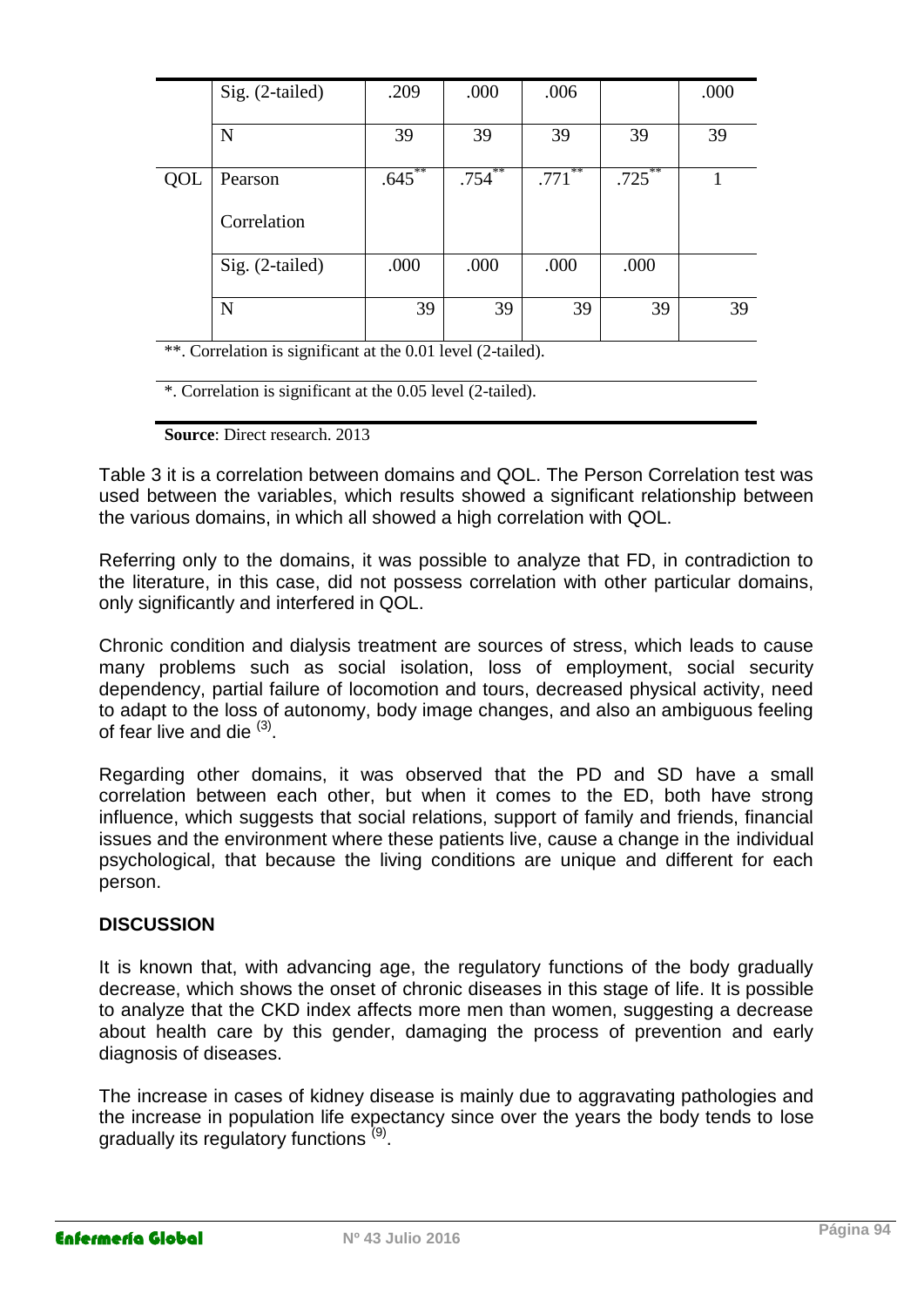In a study conducted in 2009, there are finding that the interviewee that had a steady partner had a better average about the physical dimension, compared to those who did not have a steady partner, indicating that the ability to perform daily activities become easier with help and support from the partner (10).

It is important to note that, in general, the higher the level of study more information that patients have about their medical condition and ways to maintain a healthy life.

Self-care can be considered a practice of regulatory functions that individuals develop to maintain a healthy lifestyle, which does not involve risks to vital functions. Thus, they collaborate intensively with the quality of life, since the proper health care prevents or reduces medical procedures. Therefore, it is believed that knowledge is a tool of great importance and influences self-help skills of the individual <sup>(11)</sup>.

The adaption to the CKD features, knowing that it has no cure and treatment is highly complex, also means the adaption to the numerous changes in quality of life, due to various symptoms in the course of the disease. Some of them cause different levels of physical limitation and working conditions, constituting a problem of social and economic health <sup>(12)</sup>.

The social life and family relations are of great importance in the hemodialysis treatment, as the disease influences and generates physical, social, psychological and emotional changes that often lead to the isolation of the patient and clinical depression.

There are differences in the dimensions of physical functioning, effects of the disease and also sexual function, being the variables lower for people living alone, which indicate a worse thereof. Therefore, it is worth mentioning the importance of family support in QOL and its collaborator role with health care in CKD carrier undergoing dialysis treatment (10).

The impact caused by dialysis time is little known, however, in its studies, it was found that patients with increased treatment time showed better score as the functional capacity domains, physical, vitality, emotional aspects and social aspects  $(13)$ .

The CKD leads to patients, various physical characters, and environmental conditions changes where they live, trigger psychological and social changes, being directly linked to their quality of life evaluation. Concerning that perception of quality of life is unique for each participant, it can be a positive character, in which the patient seeks understanding about the disease and better-coping measures; as well as negative, which a denial feeling about the disease (14).

The restrictions caused by dialysis can significantly change the QOL of CKD patients since the physical signs and symptoms of the disease cause changes in lifestyle, and the ability to work awakening depressive conditions related to the disease <sup>(15)</sup>.

Changes in physical patterns may be related mainly to the fatigue factor and signs of musculoskeletal deterioration and physical weakness due to dialysis action, which triggers other symptoms such as negative, depressive or irritating feelings (15).

The need to continuously perform dialysis contributes to dependence on medical treatment, including the FD, and work and studies interfere, resulting in lack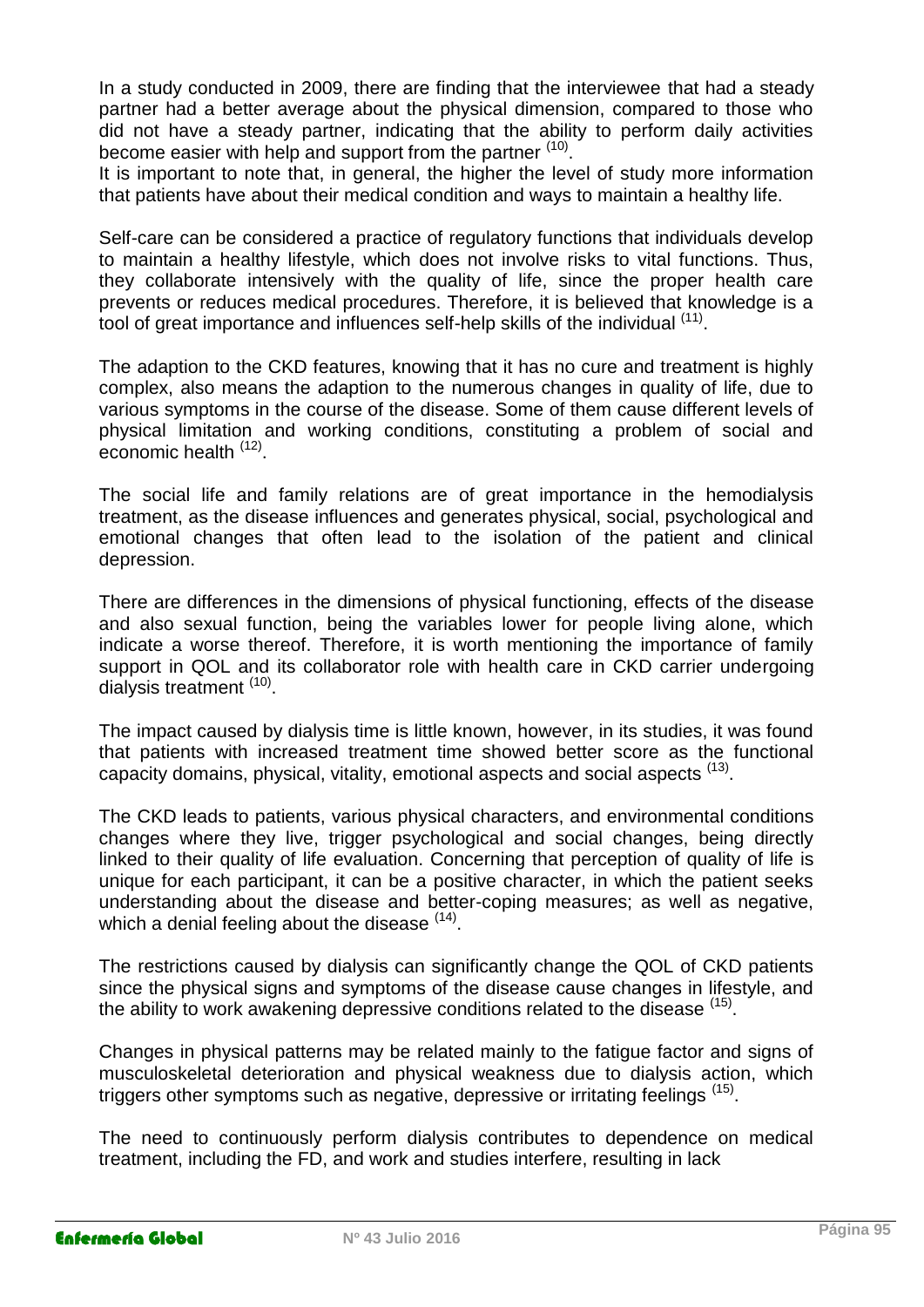In the analyzed PD, a study performed in Minas Gerais/Brazil shows that the results are similar. The situation of the QOL of interviewed patients was *neither bad nor good*, as it goes against the result of the average obtained in this study, considering that in the evaluation, the closer to 100%, the better the result. They took into consideration that in the social relations, patients had a score between *good and very good*, meeting the average obtained in this study compared to the SD  $^{(16)}$ .

On the other hand, another study shows that the social fact is one of the most affected; by often take the patient to the removal of social relationships <sup>(17)</sup>.

Concerning QOL, various aspects such as physical, psychological, social, including the level of satisfaction of each one and the importance to live, as well as the ability to perform activities, contribute to good or excellent QOL  $^{(2)}$ .

It is noteworthy and necessary to observe that the dialysis treatment time interferes with dimensions of physical functioning, energy, and fatigue because they modify the ability to perform daily activities. However, the time spent in the dialysis induces the patient to seek ways to deal with the domain changes over the time, which is a favorable factor to a better quality of life <sup>(10)</sup>.

Therefore, since the domains are correlated, the quality of life depends directly on at least a minimum of good conditions in each one, so the individual can lead to the life without major losses in the living habits after the discovery of disease and early dialysis treatment.

Nursing is mainly focused on patient's assistance and care, beyond the technical procedures and requires the establishment of customer-professional relationship to understand the greater needs of the patient to ensure a humanized work, worried with the cared being<sup>(18)</sup>.

Concerning specifically the clinical dialysis sector, this requires a specialized nursing care, mainly for maintenance of customer's quality of life. Thus, we can highlight the importance of nursing professionals in this sector about the provided care, as well as and the quality of care and education of chronic kidney patients, to achieve a qualified attendance in the service, considering the high level of complexity and undergoing dialysis treatment addiction <sup>(18)</sup>.

#### **CONCLUSION**

This study enables to know the QOL of CKD patients undergoing dialysis treatment in the city of *Cajazeiras*, Paraíba state; aiming to characterize their socio-demographic variables and through the WHOQOL-BREF instrument, to investigate the factors that interfere with daily activities and influence their QOL.

The CKD is an incurable and continued progression disease that has dialysis as a treatment, which is a modality that requires discipline and also brings on several changes in the physical, psychological, social and environmental context, which influence the quality of life of patients.

It is important to note that even with these changes, dialysis is seen as a synonym of maintenance of life, as it carries one of the vital functions that are the blood filtration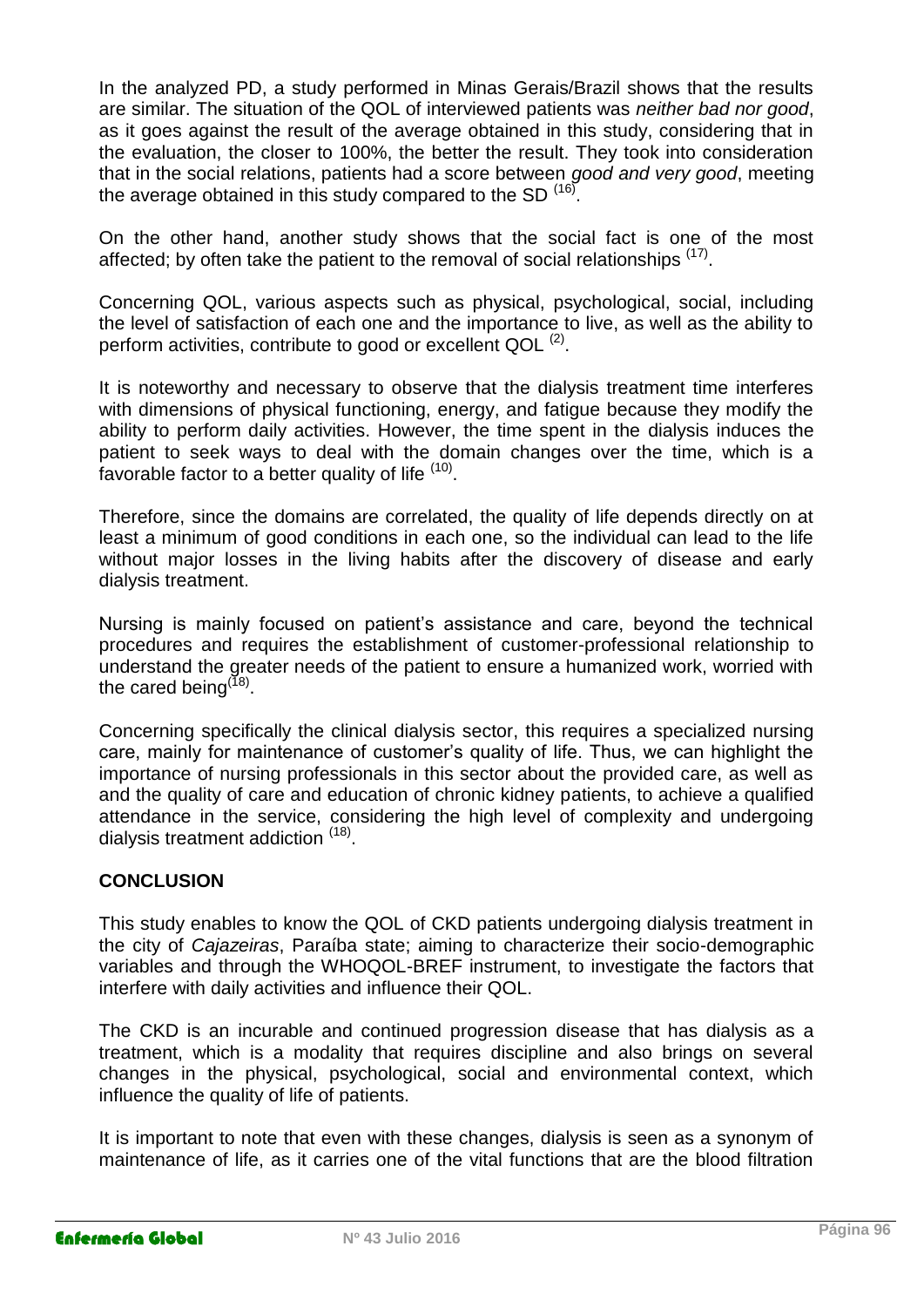system, that without it, the toxic waste would not be removed and improper for the body.

It was observed that concerning to FD, this was the most affected in terms of evaluation, concluding that the limitations imposed by treatment led patients to restrictions regarding work, and to perform routine physical activities as well as the displacement need to ensure treatment, since there is a dependency as a guarantee of life, thus becoming a stressful factor for the patient.

Between PD and SD, it was noted that they were not such affected during the assessment, leading to the belief that patients have a high degree of acceptance regarding the treatment, also emphasizing that they strongly believe in this with hope, because they are plenty aware that it is the only way to continue to live. Still in question, it was clear that the CKD carriers have satisfactory social relations, thus obtaining the necessary support for coping the disease as well as contributing to the reduction of negative feelings and impotence within the social environment.

The ED also has a low average, and it was concluded that there is security, comfort, leisure opportunity, financial resources, transportation and deficit among others, affecting the quality of life of patients undergoing dialysis treatment. It is appropriate to analyze that the satisfaction with transport is fundamental to the locomotion to the dialysis center.

It was possible to analyze that exists, between most of the population, a dissatisfaction with the working capacity, a decrease in income that limits them to maintain the same standard of life before the disease; the restrictions and the sharp decrease in leisure and tour activities. It was also observed satisfaction with social and family relationships, did not feel harmed with the health service of the dialysis center, and some even with treatment modality, maintaining a hope that life can continue, even if effort and the restrictions would be necessary. The search for QOL involves goodwill and means a constant struggle between the limits imposed by the disease and its treatment modality, and seeks control of feelings. Hence the importance of social and family support.

In general, CKD patients undergoing dialysis treatment have a regular quality of life. It is important to note that even with all changes in the course of the disease, the target population of this study showed that, despite the restrictions and changes in living habits, it is important to continue and overcome difficulties, aiming at a better QOL, i.e., live well, although the elimination of signs and symptoms would be unlikely.

As a suggestion, it is necessary that health professionals increasingly seek to inform patients about the disease, the individual conditions, the limits imposed by treatment modality and know the needs, desires and fears; aiming at clarifying, encouraging learning, so that the target audience in question, can know the importance of treatment continuity, and develop better self-care and better QOL.

Finally, this study was, therefore, of great importance because it offers subsidies for the team responsible for dialysis to realize the need and importance of evaluating the quality of life for dialysis patients and provide them optimization means on this treatment modality.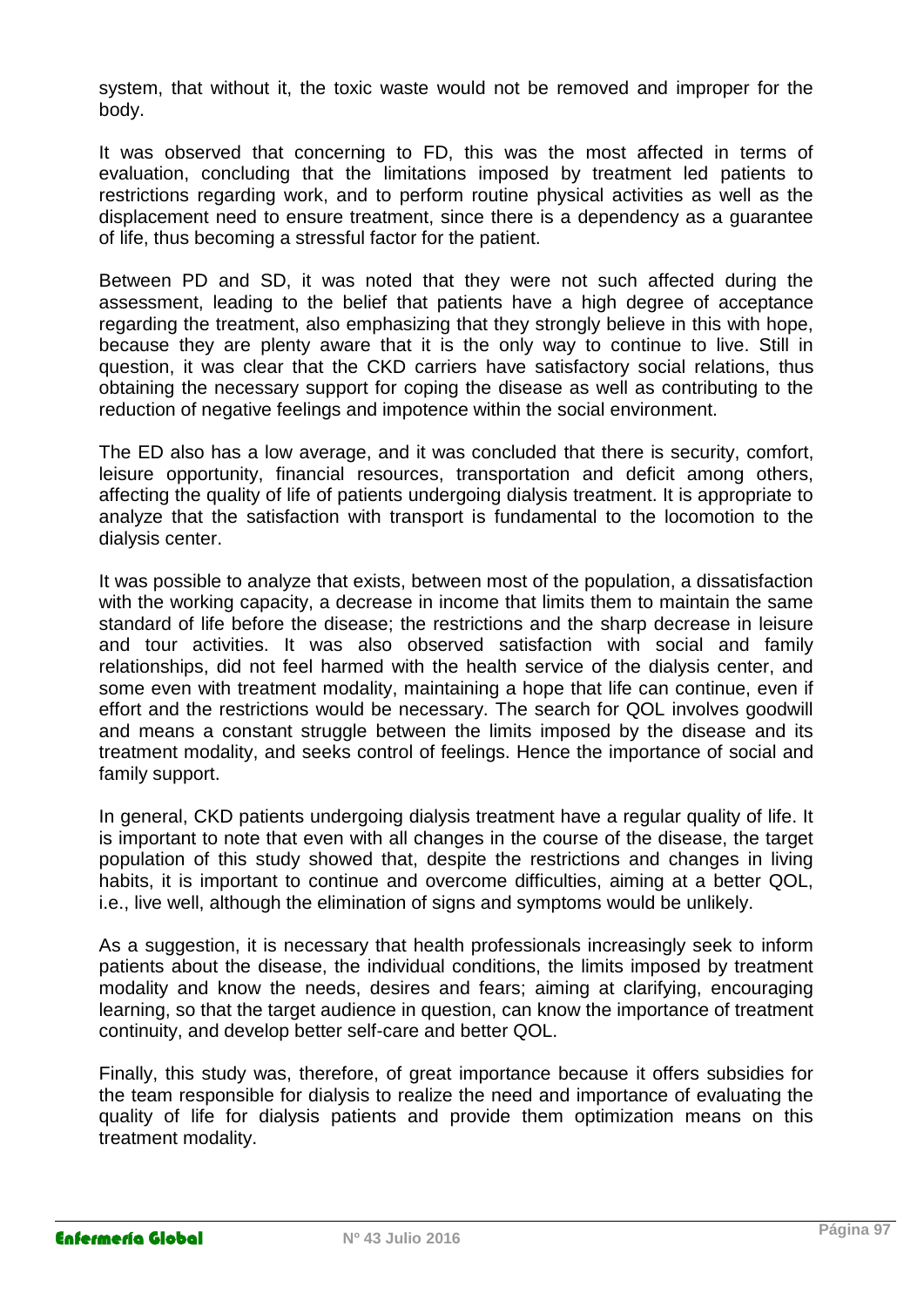It is expected to contribute to future studies, considering that work quality of life is complex but of great importance in promoting the welfare of the CKD patients undergoing edialysis treatment.

#### **REFERÊNCES**

1 - Martins MRI, Cesarino CB. Qualidade de Vida de Pessoas com Doença Renal Crônica em Tratamento Hemodialítico**.** Rev Latino-am Enfermagem, 2005 [citado 2014 Nov 12]; 13(5): [06 telas]. Disponível em: http://bysms.saude.gov.br/bys/is\_digital/is\_0106/pdfs/IS26%281%29017.pdf

2 - Bezerra KV. Estudo do Cotidiano e Qualidade de Vida de Pessoas com Insuficiência Renal Crônica (IRC), em Hemodiálise [dissertação]. Ribeirão Preto: Universidade de São Paulo, Faculdade de Medicina de Ribeirão Preto; 2006.

3 – Machado LRC, Car MR. A Dialética da Vida Cotidiana de Doentes com Insuficiência Renal Crônica: entre o inevitável e o casual. Rev Esc Enferm USP, 2003 [citado 2014 Nov 12]; 37(3): [09 telas]. Disponível em: <http://www.scielo.br/pdf/reeusp/v37n3/04.pdf>

4 – Guedes KD, Guedes HM. Qualidade de Vida do Paciente Portador de Insuficiência Renal Crônica. Revista Ciência & Saúde, Porto Alegre, 2012 [citado 2014 Nov 13]; 5(1): [06 telas]. Disponível em: <http://revistaseletronicas.pucrs.br/ojs/index.php/faenfi/article/view/9734/7746>

5 - Pennafort VPS, Furtado AM, Fialho AVM, et al. Produção do Conhecimento Científico de Enfermagem em Nefrologia. Rev.bras.enferm, 2010 [citado 2014 Nov 12]; 63(5): [07 telas]. Disponível em:<http://www.scielo.br/pdf/reben/v63n5/22.pdf>

6 – Pereira MG. Epidemiologia: teoria e prática. 12ª edition. Rio de Janeiro: Guanabara Koogan, 2008

7 – Whoqol G. Whoqol-Bref. [Acesso em 12 Nov 2014]. Disponível em: <http://www.ufrgs.br/psiquiatria/psiq/WHOQOL-OLD%20Manual%20POrtugues.pdf>

8 - Sociedade Brasileira de Nefrologia. Censo de Diálise. 2011 [acesso em 13 Nov 2014]. Disponível em: http://www.sbn.org.br/

9 - Salgado Filho N, Brito DJA. Doença Renal Crônica: a grande epidemia deste milênio. J Bras Nefrol, 2006 [citado 2014 Nov 13]; 28(3): [05 telas]. Disponivel em: [http://www.jbn.org.br/detalhe\\_suplemento.asp?id=1553](http://www.jbn.org.br/detalhe_suplemento.asp?id=1553)

10 - Cordeiro JABL, Brasil VV, Silva AMTC, et al. Qualidade de vida e tratamento hemodialítico: avaliação do portador de insuficiência renal crônica. Rev. Eletr. Enf, 2009 [citado 2014 Nov 12];11(4): [09 telas]. Disponível em: [http://www.fen.ufg.br/fen\\_revista/v11/n4/pdf/v11n4a03.pdf](http://www.fen.ufg.br/fen_revista/v11/n4/pdf/v11n4a03.pdf)

11 – Baquedano IR, Santos MA, Teixeira CRS, et al. Fatores relacionados ao autocuidado de pessoas com diabetes mellitus atendidas em Serviço de Urgência no México. Rev. esc. enferm. USP, 2010 [citado 2014 Nov 10]; 44(4): [07 telas]. Disponível em:<http://www.scielo.br/pdf/reeusp/v44n4/23.pdf>

12 – Rudnicki T. Preditores de Qualidade de Vida em Pacientes Renais Crônicos. Estud. psicol. (Campinas), 2007 [citado 2014 Nov 12]; 24(3): [10 telas]. Disponível em: <http://www.scielo.br/pdf/estpsi/v24n3/a06v24n3.pdf>

13 – Silveira CB, Pantoja IKOR, Silva ARM, et al. Qualidade de Vida de Pacientes em Hemodiálise em um Hospital Público de Belém – Pará. J. Bras. Nefrol, 2010 [citado 2014 Nov 11]; 32(1): [06 telas]. Disponível em: <http://www.scielo.br/pdf/jbn/v32n1/v32n1a08.pdf>

14 - Higa K et al**.** Qualidade de Vida de Pacientes Portadores de Insuficiencia Renal Crônica em Tratamento de Hemodilise**.** Acta Paul Enferm, 2008 [citado 2014 Nov 13]; 21(Número especial): [04 telas]. Disponível em: <http://www.scielo.br/pdf/ape/v21nspe/a12v21ns>